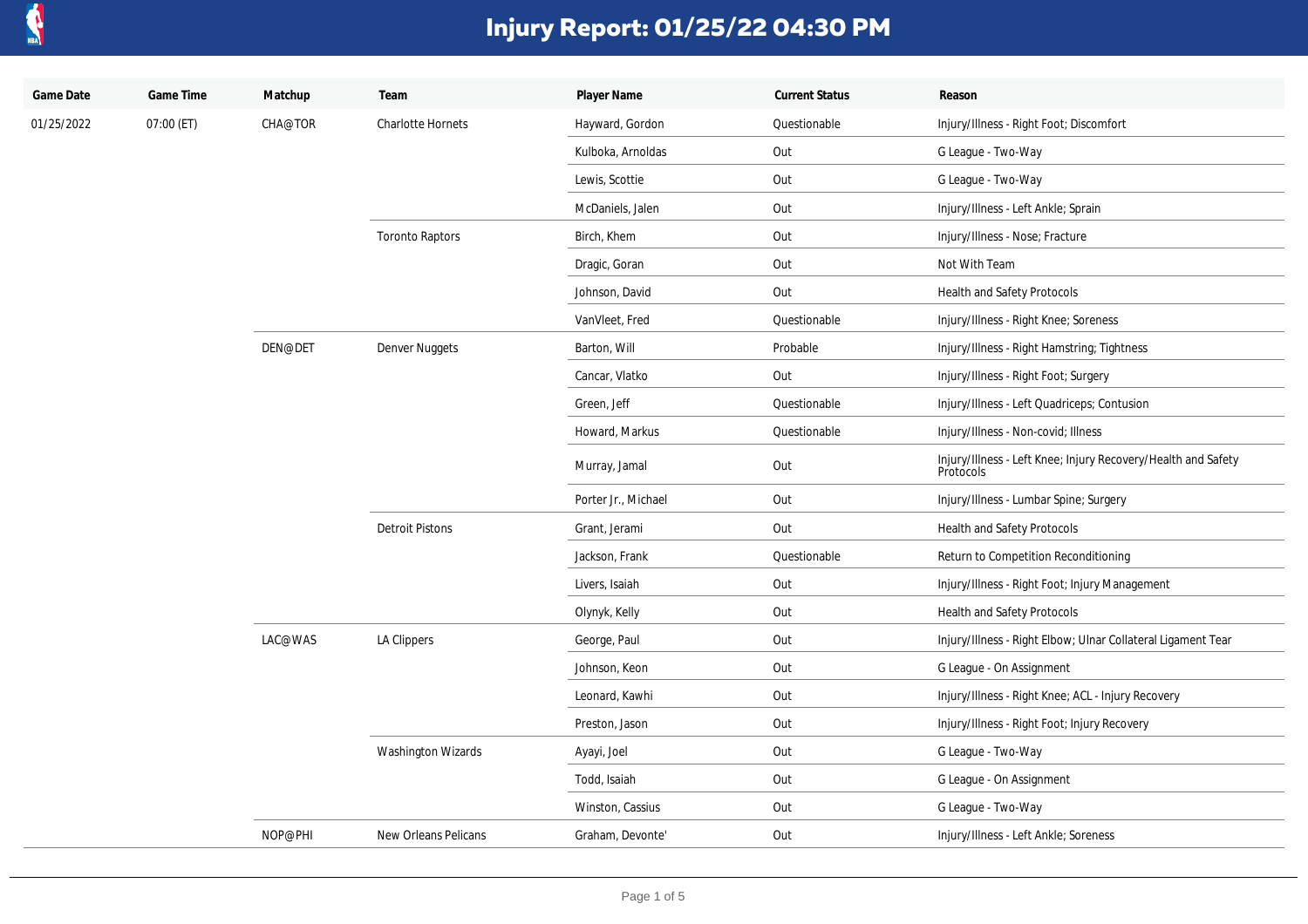

| Game Date | Game Time  | Matchup | Team                  | Player Name        | <b>Current Status</b> | Reason                                      |
|-----------|------------|---------|-----------------------|--------------------|-----------------------|---------------------------------------------|
|           |            |         |                       | Hart, Josh         | Out                   | Injury/Illness - Left Ankle; Sprain         |
|           |            |         |                       | Ingram, Brandon    | Out                   | Injury/Illness - Right Ankle; Sprain        |
|           |            |         |                       | Lewis Jr., Kira    | Out                   | Injury/Illness - Right Knee ACL/MCL; Sprain |
|           |            |         |                       | Louzada, Didi      | Out                   | Injury/Illness - Left Knee Meniscus; Tear   |
|           |            |         |                       | Murphy III, Trey   | Out                   | Health and Safety Protocols                 |
|           |            |         |                       | Valanciunas, Jonas | Out                   | Rest                                        |
|           |            |         |                       | Williamson, Zion   | Out                   | Injury/Illness - Right Foot; Fracture       |
|           |            |         | Philadelphia 76ers    | Curry, Seth        | Out                   | Injury/Illness - Left Ankle; Soreness       |
|           |            |         |                       | Green, Danny       | Out                   | Injury/Illness - Right Hip; Pain            |
|           |            |         |                       | Milton, Shake      | Out                   | Injury/Illness - Back; Contusion            |
|           |            |         |                       | Reed, Paul         | Out                   | G League - On Assignment                    |
|           |            |         |                       | Simmons, Ben       | Out                   | Personal Reasons                            |
|           |            |         |                       | Thybulle, Matisse  | Questionable          | Injury/Illness - Right Shoulder; Sprain     |
|           | 07:30 (ET) | LAL@BKN | <b>Brooklyn Nets</b>  | Claxton, Nic       | Questionable          | Injury/Illness - Left Hamstring; Tightness  |
|           |            |         |                       | Duke Jr., David    | Out                   | G League - Two-Way                          |
|           |            |         |                       | Durant, Kevin      | Out                   | Injury/Illness - Left Knee; MCL Sprain      |
|           |            |         |                       | Harris, Joe        | Out                   | Injury/Illness - Left Ankle; Surgery        |
|           |            |         |                       | Irving, Kyrie      | Out                   | Ineligible To Play                          |
|           |            |         |                       | Millsap, Paul      | Out                   | Personal Reasons                            |
|           |            |         | Los Angeles Lakers    | Davis, Anthony     | Probable              | Injury/Illness - Left Knee; MCL sprain      |
|           |            |         |                       | Doumbouya, Sekou   | Out                   | Health and Safety Protocols                 |
|           |            |         |                       | Jones, Mason       | Out                   | G League - Two-Way                          |
|           |            |         |                       | Nunn, Kendrick     | Out                   | Injury/Illness - Right Knee; Bone bruise    |
|           |            | SAC@BOS | <b>Boston Celtics</b> | Bol, Bol           | Out                   | Injury/Illness - Right Foot; Surgery        |
|           |            |         |                       | Dozier, P.J.       | Out                   | Injury/Illness - Left ACL; Surgery          |
|           |            |         |                       | Fernando, Bruno    | Out                   | G League - On Assignment                    |
|           |            |         |                       | Hauser, Sam        | Out                   | G League - Two-Way                          |
|           |            |         |                       |                    |                       |                                             |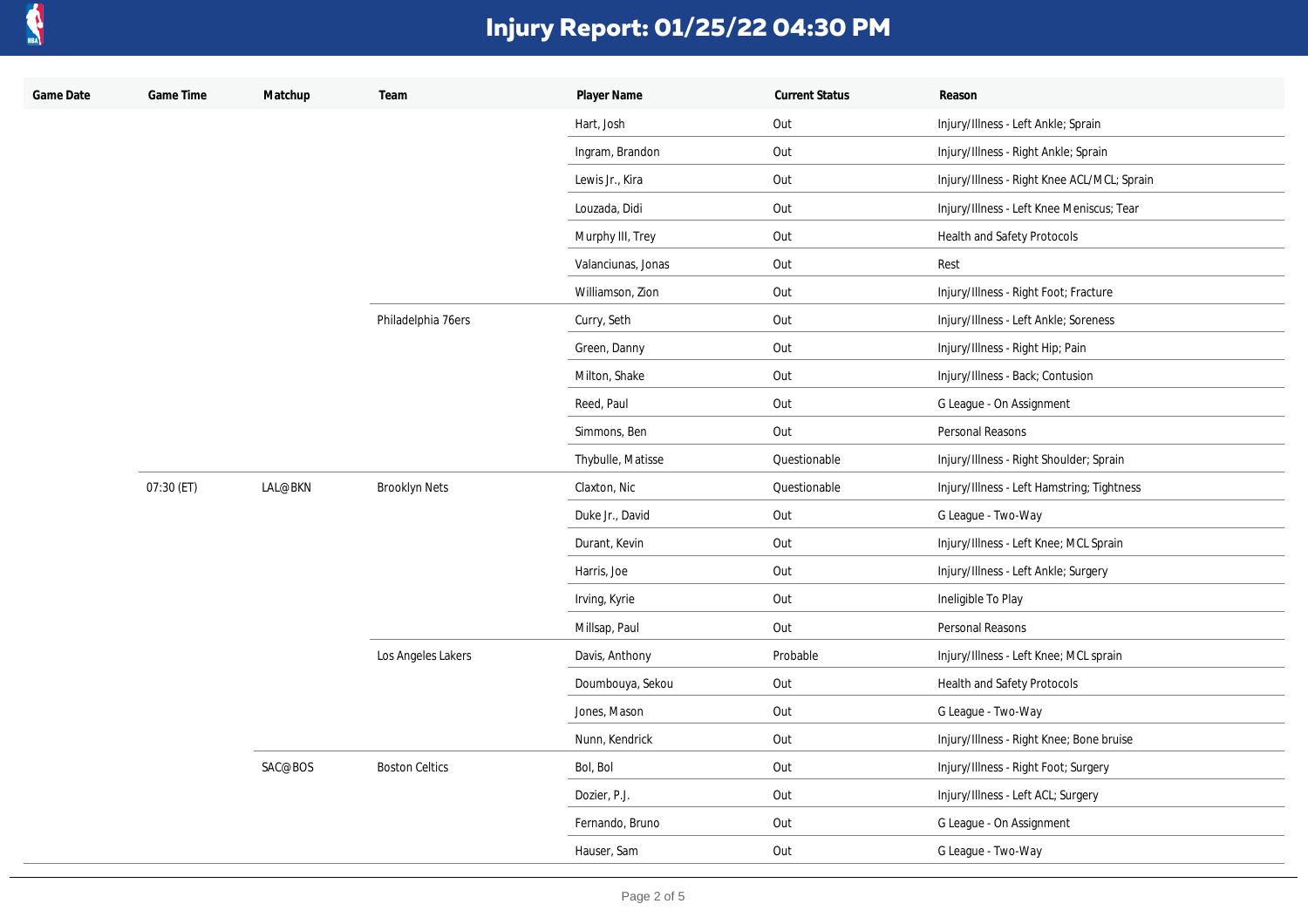

| Game Date  | Game Time  | Matchup | Team                          | Player Name       | <b>Current Status</b> | Reason                                                             |
|------------|------------|---------|-------------------------------|-------------------|-----------------------|--------------------------------------------------------------------|
|            |            |         |                               | Thomas, Brodric   | Out                   | G League - Two-Way                                                 |
|            |            |         | Sacramento Kings              | Fox, De'Aaron     | Questionable          | Injury/Illness - Left Ankle; Soreness                              |
|            |            |         |                               | Jones, Damian     | Questionable          | Injury/Illness - Left Ankle; Soreness                              |
|            |            |         |                               | Metu, Chimezie    | Doubtful              | Injury/Illness - Left Knee; Soreness                               |
|            | 08:00 (ET) | SAS@HOU | <b>Houston Rockets</b>        | Garuba, Usman     | Out                   | Injury/Illness - Left Wrist; Injury                                |
|            |            |         |                               | Nix, Daishen      | Out                   | G League - Two-Way                                                 |
|            |            |         |                               | Queen, Trevelin   | Out                   | G League - Two-Way                                                 |
|            |            |         | San Antonio Spurs             | Bates-Diop, Keita | Out                   | Health and Safety Protocols                                        |
|            |            |         |                               | Cacok, Devontae   | Out                   | G League - Two-Way                                                 |
|            |            |         |                               | Collins, Zach     | Out                   | G League - On Assignment                                           |
|            |            |         |                               | Primo, Joshua     | Out                   | G League - On Assignment                                           |
|            |            |         |                               | Wieskamp, Joe     | Out                   | G League - Two-Way                                                 |
|            | 10:00 (ET) | DAL@GSW | <b>Dallas Mavericks</b>       | Brown, Sterling   | Out                   | Injury/Illness - Left Foot; Soreness                               |
|            |            |         | <b>Golden State Warriors</b>  | Green, Draymond   | Out                   | Injury/Illness - Left L5-s1; Disk - Injury Recovery                |
|            |            |         |                               | Iguodala, Andre   | Out                   | Injury/Illness - Left Hip; Injury Management                       |
|            |            |         |                               | Thompson, Klay    | Questionable          | Injury/Illness - Left Knee; Soreness                               |
|            |            |         |                               | Wiseman, James    | Out                   | Injury/Illness - Right Knee; Injury Recovery                       |
|            |            | MIN@POR | Minnesota Timberwolves        | Beverley, Patrick | Questionable          | Injury/Illness - Right Ankle; Sprain                               |
|            |            |         |                               | Bolmaro, Leandro  | Out                   | G League - On Assignment                                           |
|            |            |         | <b>Portland Trail Blazers</b> | Covington, Robert | Probable              | Injury/Illness - Left Fifth Finger; dislocation                    |
|            |            |         |                               | Lillard, Damian   | Out                   | Injury/Illness - Core; muscle recovery                             |
|            |            |         |                               | Little, Nassir    | Probable              | Injury/Illness - Right Knee; acute patellar tendinopathy/contusion |
|            |            |         |                               | Nance Jr., Larry  | Out                   | Injury/Illness - Right Knee; inflammation                          |
|            |            |         |                               | Smith Jr., Dennis | Probable              | Injury/Illness - Right Ankle; sprain                               |
|            |            |         |                               | Zeller, Cody      | Out                   | Injury/Illness - Right Knee; patellar fracture                     |
| 01/26/2022 | 07:00 (ET) | CHA@IND | <b>Charlotte Hornets</b>      |                   |                       | NOT YET SUBMITTED                                                  |
|            |            |         | <b>Indiana Pacers</b>         |                   |                       | NOT YET SUBMITTED                                                  |
|            |            |         |                               |                   |                       |                                                                    |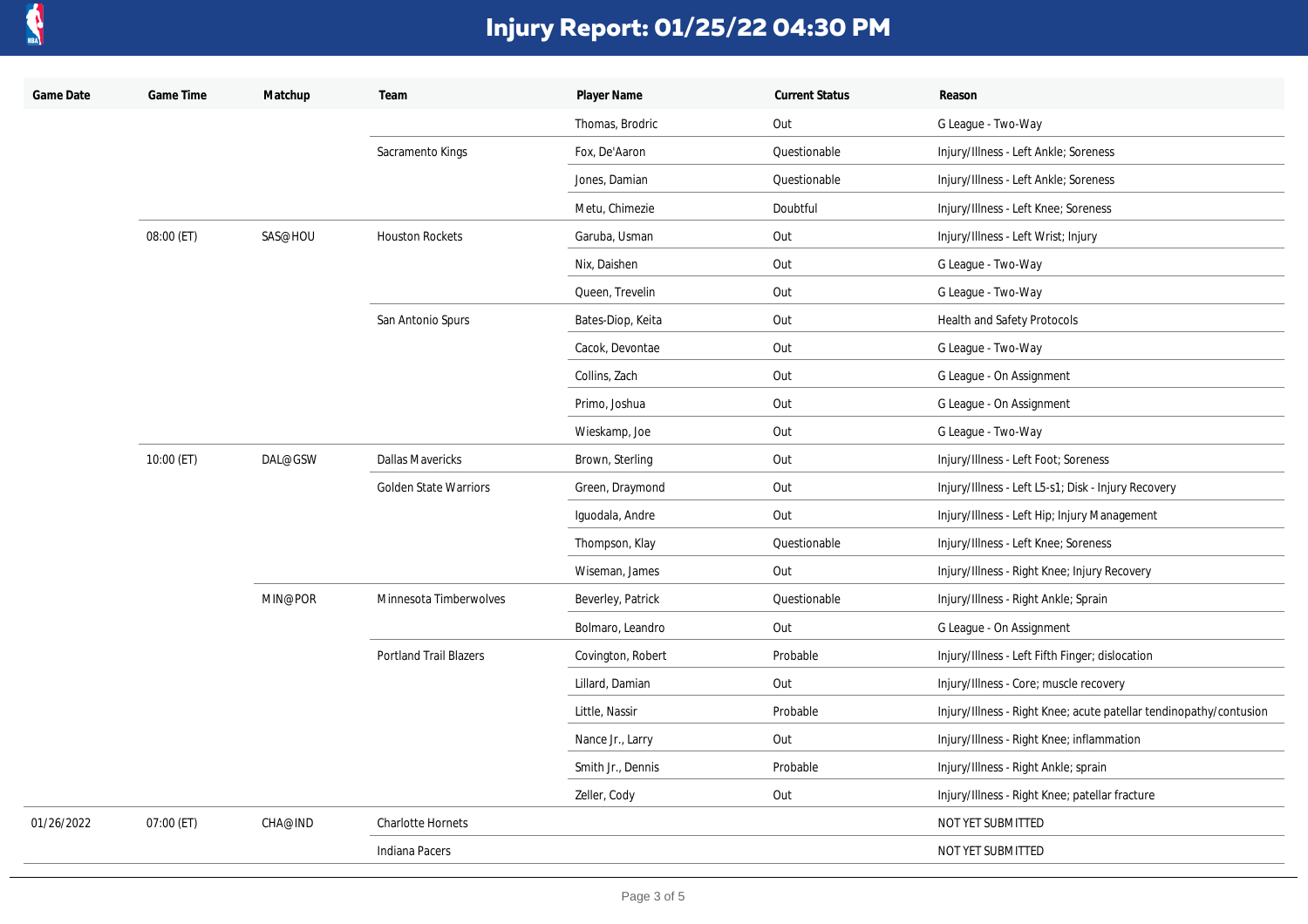

| Game Date | Game Time  | Matchup | Team                          | Player Name              | <b>Current Status</b> | Reason                                              |
|-----------|------------|---------|-------------------------------|--------------------------|-----------------------|-----------------------------------------------------|
|           |            | LAC@ORL | LA Clippers                   |                          |                       | NOT YET SUBMITTED                                   |
|           |            |         | Orlando Magic                 | Bamba, Mo                | Questionable          | Injury/Illness - Right Ankle; Sprain                |
|           |            |         |                               | Carter-Williams, Michael | Out                   | Injury/Illness - Left Ankle; Injury recovery        |
|           |            |         |                               | Fultz, Markelle          | Out                   | Injury/Illness - Left Knee; Injury recovery         |
|           |            |         |                               | Hampton, R.J.            | Out                   | Injury/Illness - Left Knee; MCL sprain; bone bruise |
|           |            |         |                               | Isaac, Jonathan          | Out                   | Injury/Illness - Left Knee; Injury recovery         |
|           |            |         |                               | Moore, E'Twaun           | Out                   | Injury/Illness - Left Knee; Sprain                  |
|           |            | MIL@CLE | <b>Cleveland Cavaliers</b>    |                          |                       | NOT YET SUBMITTED                                   |
|           |            |         | Milwaukee Bucks               |                          |                       | NOT YET SUBMITTED                                   |
|           | 07:30 (ET) | NYK@MIA | Miami Heat                    |                          |                       | NOT YET SUBMITTED                                   |
|           |            |         | New York Knicks               | Arcidiacono, Ryan        | Out                   | Injury/Illness - Right Ankle; Sprained              |
|           |            |         |                               | Noel, Nerlens            | Questionable          | Injury/Illness - Left Knee; Sore                    |
|           |            |         |                               | Robinson, Mitchell       | Questionable          | Injury/Illness - Left Ankle; Sprained               |
|           |            |         |                               | Rose, Derrick            | Out                   | Injury/Illness - Right Ankle; Surgery               |
|           |            |         |                               | Samanic, Luka            | Out                   | G League - Two-Way                                  |
|           |            | SAC@ATL | Atlanta Hawks                 |                          |                       | NOT YET SUBMITTED                                   |
|           |            |         | Sacramento Kings              |                          |                       | NOT YET SUBMITTED                                   |
|           | 08:00 (ET) | DEN@BKN | <b>Brooklyn Nets</b>          |                          |                       | NOT YET SUBMITTED                                   |
|           |            |         | Denver Nuggets                |                          |                       | NOT YET SUBMITTED                                   |
|           |            | TOR@CHI | Chicago Bulls                 |                          |                       | NOT YET SUBMITTED                                   |
|           |            |         | <b>Toronto Raptors</b>        |                          |                       | NOT YET SUBMITTED                                   |
|           | 08:30 (ET) | MEM@SAS | Memphis Grizzlies             |                          |                       | NOT YET SUBMITTED                                   |
|           |            |         | San Antonio Spurs             |                          |                       | NOT YET SUBMITTED                                   |
|           | 10:00 (ET) | DAL@POR | <b>Dallas Mavericks</b>       |                          |                       | NOT YET SUBMITTED                                   |
|           |            |         | <b>Portland Trail Blazers</b> |                          |                       | NOT YET SUBMITTED                                   |
|           |            | PHX@UTA | Phoenix Suns                  |                          |                       | NOT YET SUBMITTED                                   |
|           |            |         | Utah Jazz                     |                          |                       | NOT YET SUBMITTED                                   |
|           |            |         |                               |                          |                       |                                                     |